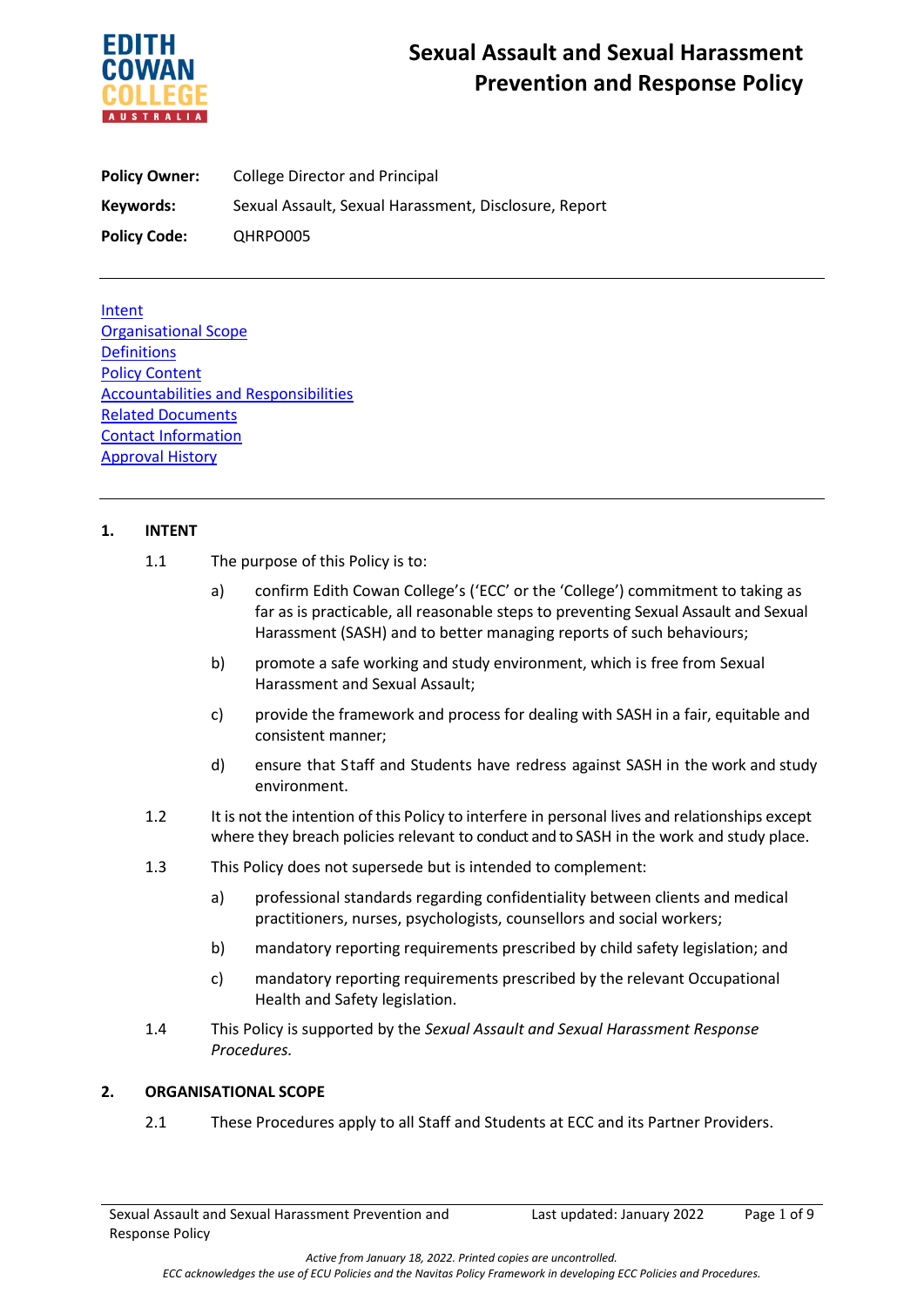

# **3. DEFINITIONS:**

3.1 The *Glossary of Policy Terms* applies to this Policy.

# **4. POLICY CONTENT:**

#### **General Principles**

- 4.1 ECC is committed to promoting Respectful Relationships and striving for an environment of physical, psychological and emotional security.
- 4.2 All Staff and Students have the right to a safe and productive learning/working environment free from SASH, where they are treated with dignity and respect.
- 4.3 ECC will take all reasonable steps necessary to prevent SASH occurring within ECC.
- 4.4 It is the responsibility of the College to communicate this policy and guidelines to Staff and Students, and train key Staff to manage suspected or reported breaches promptly and confidentially.

#### **SASH Prevention and Response Framework**

- 4.5 ECC's primary concern is the health, safety and wellbeing of Staff and Students.
- 4.6 A clear prevention strategy that is understood by Students and Staff and monitored by governance, strengthens ECC's ability to appropriately respond to a SASH Incident:

### **Figure 1. SASH Prevention and Response Framework**



4.7 TEQS's *Working Group on Sexual Assault and Sexual Harassment* has identified [Nine](https://www.teqsa.gov.au/sites/default/files/good-practice-note-preventing-responding-sexual-assault-sexual_harassment-v2-0-web.pdf?v=1626668840)  [Principles](https://www.teqsa.gov.au/sites/default/files/good-practice-note-preventing-responding-sexual-assault-sexual_harassment-v2-0-web.pdf?v=1626668840) for SASH management:

Sexual Assault and Sexual Harassment Prevention and Response Policy

Last updated: January 2022 Page 2 of 9

*Active from January 18, 2022. Printed copies are uncontrolled. ECC acknowledges the use of ECU Policies and the Navitas Policy Framework in developing ECC Policies and Procedures.*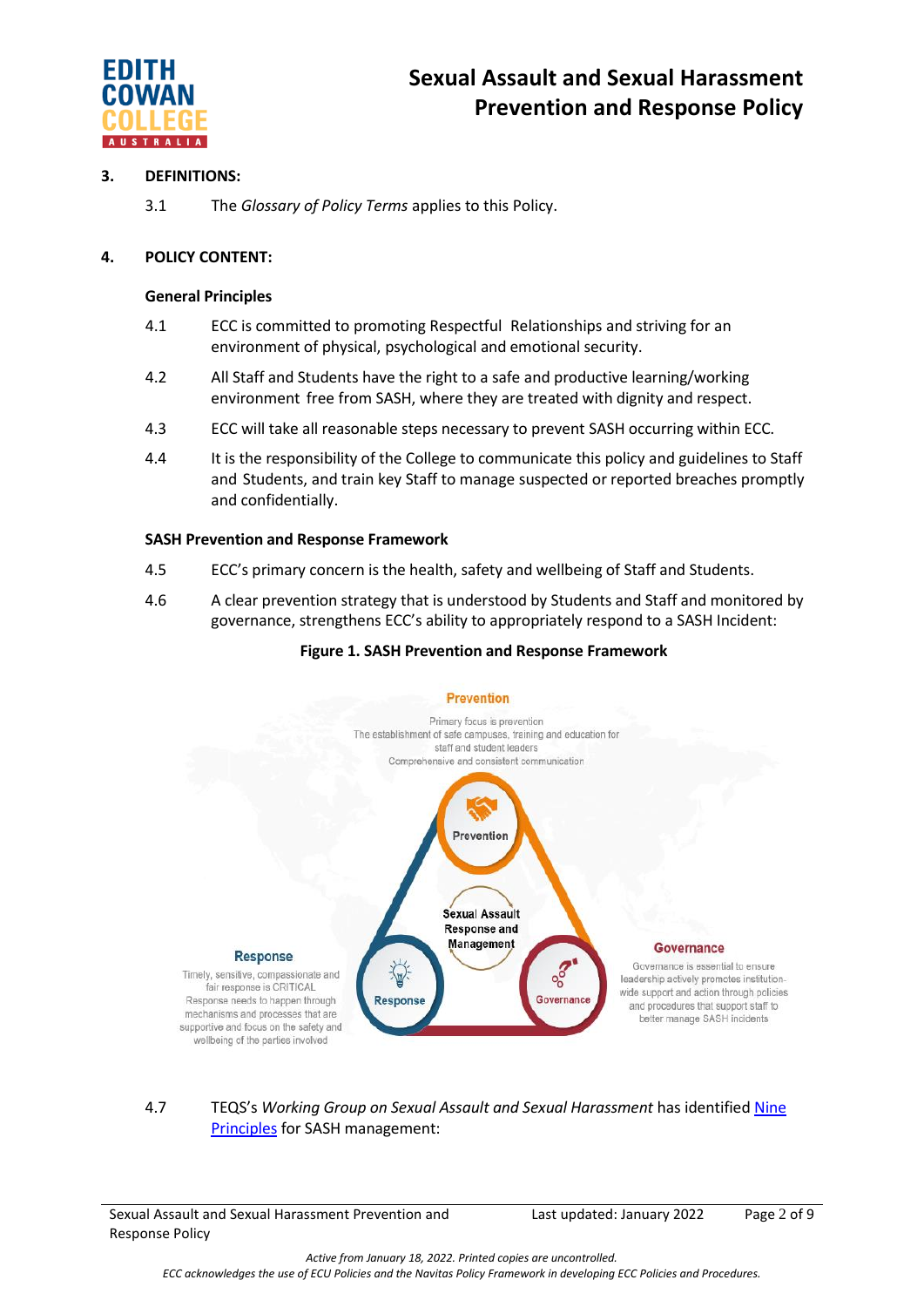

### **Figure 2. TEQSA's Nine Principles for Managing SASH**



4.8 ECC's SASH prevention and response is designed around TEQSA's Nine Principles:

| <b>TEQSA Principle</b>  | <b>ECC SASH Prevention and Response</b>                               |  |
|-------------------------|-----------------------------------------------------------------------|--|
| <b>SASH Action Plan</b> | <b>ECC SASH Action Plan.</b>                                          |  |
| SASH Policy and         | This Policy and the Sexual Assault and Sexual Harassment Prevention   |  |
| Procedure               | and Response Procedures.                                              |  |
| Continuous              | ECC reports deidentified SASH data and the College's progress on the  |  |
| Improvement             | SASH Action Plan to the Board of Directors.                           |  |
| Safe Environment        | Policy and Procedures on website:                                     |  |
|                         | Wellness, Health and Safety Policy                                    |  |
|                         | Wellness, Health and Safety Procedures                                |  |
|                         | <b>Staff Conduct Policy</b>                                           |  |
|                         | <b>Student Conduct Policy and Student Misconduct Procedures</b>       |  |
|                         | Student Wellbeing, Counselling and Support Policy                     |  |
|                         | <b>Underage Students (Minors) Policy</b>                              |  |
|                         | ECC has First Aiders, Mental Health First Aiders, Fire and Building   |  |
|                         | Wardens and a Student Counsellor                                      |  |
|                         | <b>ECC Facilities:</b>                                                |  |
|                         | The Welcome Centre                                                    |  |
|                         | Shuttle Bus service to campus                                         |  |
|                         | NowForce App and 24/7 ECU Security                                    |  |
| <b>Education and</b>    | SASH / Respectful Relationship signage on ECC campuses and online     |  |
| Information             | Education on SASH prevention and response, Health and Safety at ECC   |  |
| <b>Training</b>         | delivered at Orientation for Students and during induction for Staff. |  |
|                         | Training and refresher training of Staff is conducted regularly.      |  |
| Support is accessible,  | ECU Security is available 24/7.                                       |  |
| timely and just         | The Sexual Assault and Sexual Harassment Prevention and Response      |  |
|                         | Procedures outline ECC's support process.                             |  |
| Reporting fair, timely  | ECC reports Health and Safety Incidents within required timeframes to |  |
| and effective           | ECU's Riskware and Navitas' Ticket-on-Demand.                         |  |

Last updated: January 2022 Page 3 of 9

*Active from January 18, 2022. Printed copies are uncontrolled.*

*ECC acknowledges the use of ECU Policies and the Navitas Policy Framework in developing ECC Policies and Procedures.*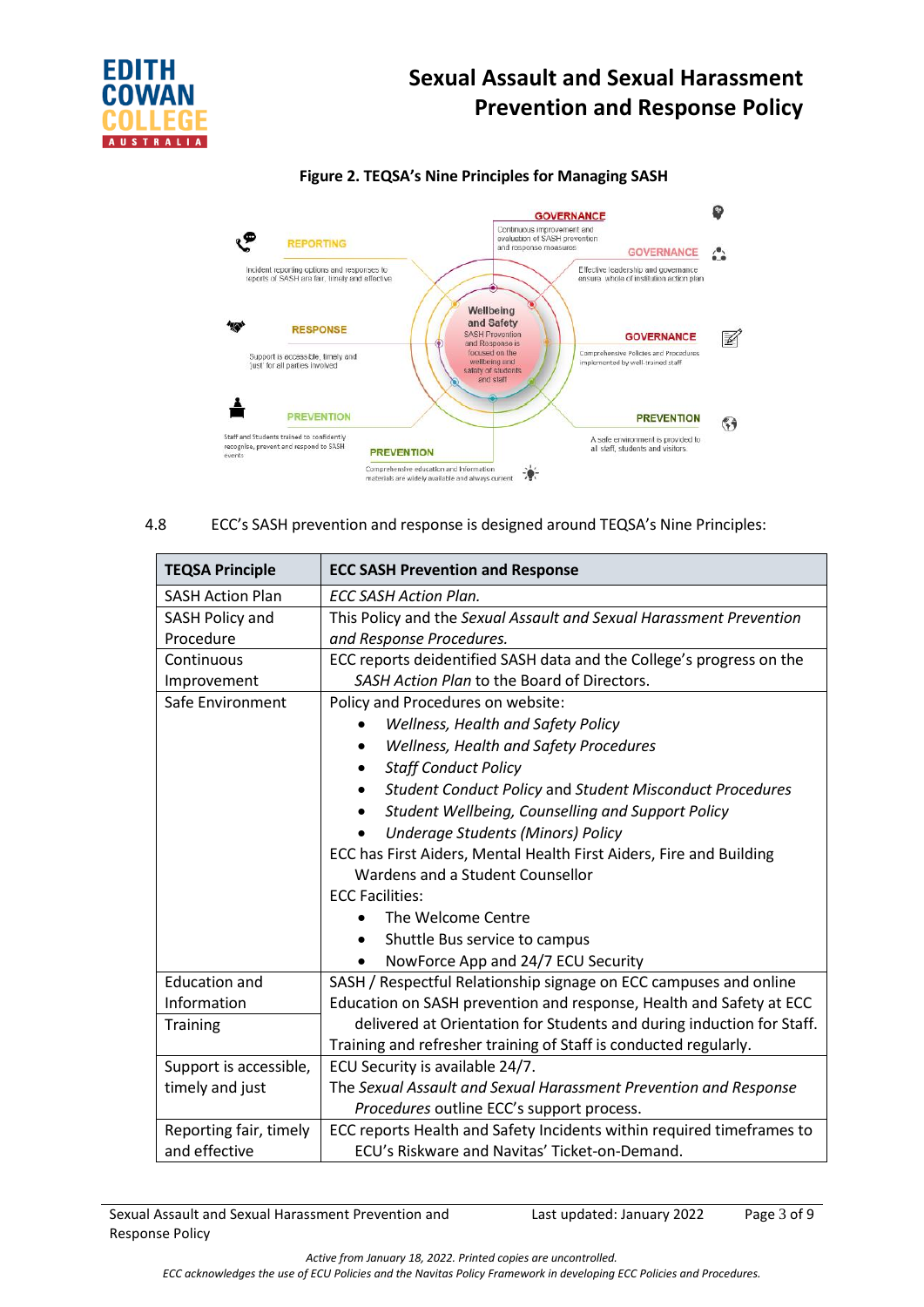

### **Prevention**

- 4.9 ECC promotes a safe work and study environment. See the *Wellness, Health and Safety Policy* and *Wellness, Health and Safety Procedures.*
- 4.10 Promoting and demonstrating Respectful Relationships as well as striving for an environment free from SASH is a responsibility shared by all members of the College Community.
- 4.11 Communication, awareness raising and increasing knowledge across the College Community are critical componentsin addressing SASH and improving outcomes. ECC will:
	- a) ensure the College's stance on Respectful Relationships and the shared responsibility for addressing SASH and improving outcomesis covered during induction, orientation and all other on-boarding of Students, Staff and third parties into the College Community;
	- b) regularly reinforce the expectation of Respectful Relationships within the College community;
	- c) ensure knowledge relating to SASH remains contemporary and, where reasonable and practicable, continually improve related training, tools, information and responses; and
	- d) take reasonable stepsto ensure staff and students receive awareness and prevention training relevant to the prevention of SASH. This may, where reasonable and practicable, include implementation of mandatory training for Staff and Students.
- 4.12 ECC aims to ensure that all Staff and Students:
	- a) are aware of the behaviours that may constitute Sexual Assault or Sexual Harassment;
	- b) are informed in the prevention of Sexual Assault and Sexual Harassment;
	- c) know where to get support for themselves or others; and
	- d) know how to report Sexual Assault or Sexual Harassment.

### **Identification**

- 4.13 When safe to do so, Students and Staff not directly involved in a SASH Incident (bystanders) are both encouraged and empowered by the College to intervene and to respectfully identify behaviours that do not reflect the College's stance on Respectful Relationships.
- 4.14 Individuals requiring assistance to better understand SASH and identify if an incident of this nature has occurred are encouraged to seek advice from the Student Counsellor (for Students) or the Senior HR Manager (for Staff).

### **SASH Disclosure**

- 4.15 ECC acknowledges the courage often required to make a SASH Disclosure and is committed to:
	- a) ensuring information about SASH, including available supports and reporting options is provided through multiple channels, is accessible to and easily

*Active from January 18, 2022. Printed copies are uncontrolled.*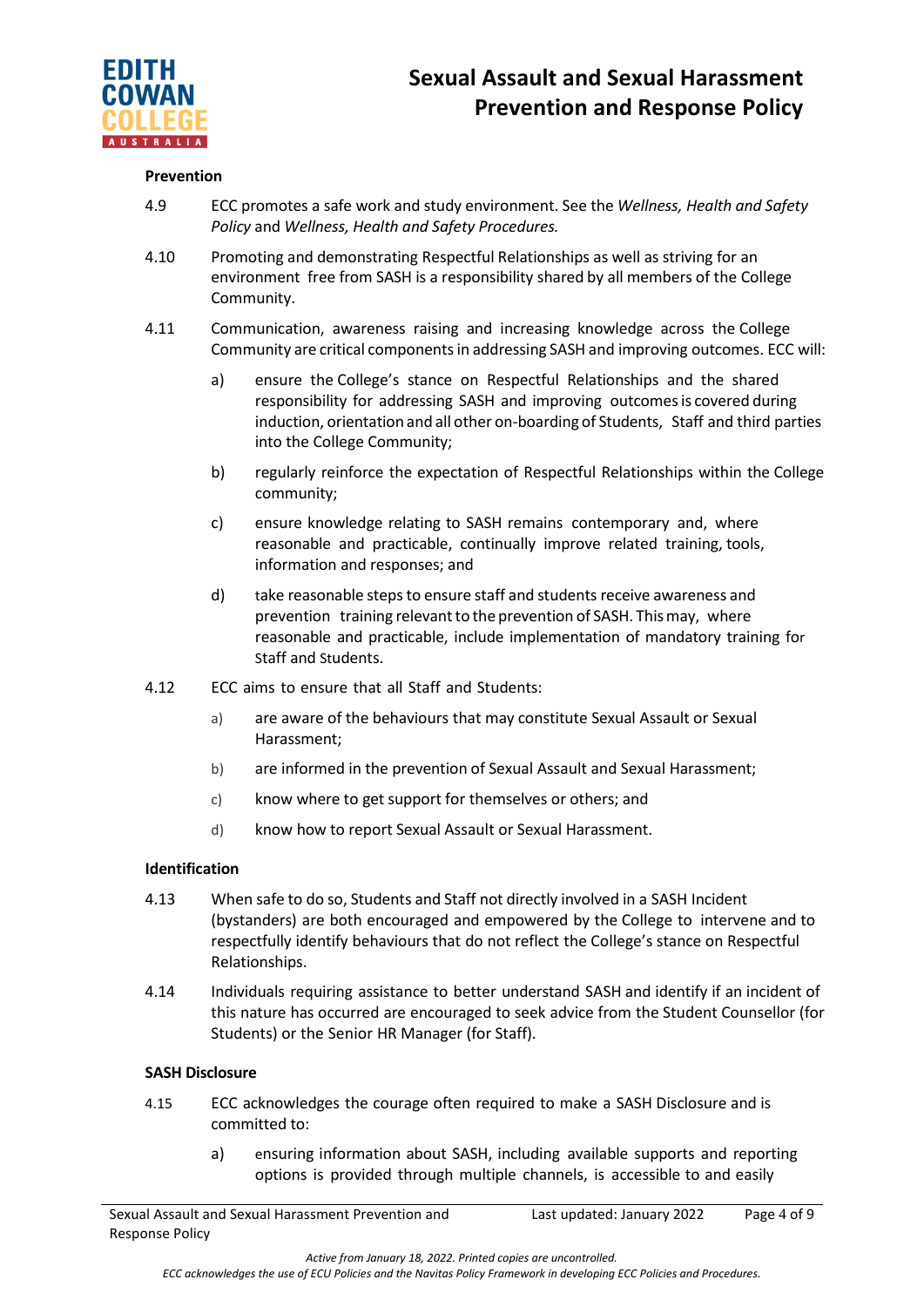

understood by staff and students, and can be accessed at any time;

- b) informing staff and students that, unless they are officially required by the College to do so, they are not expected to investigate or provide counselling, yet are expected to know how to access College-provided tools and information that will assist in taking appropriate action should they receive a Disclosure;
- c) taking Disclosures seriously and responding in the shortest reasonable timeframe;
- d) handling SASH matters with a Trauma Informed Approach meaning the approach prioritises safety, choice, trustworthiness and empowerment, and accepts that people respond differently and have different needs; and
- e) minimising the number of times a person must tell their story and the number of people they must engage with is minimised. There is a 'No Wrong Door' approach to Disclosures with the person receiving the initial Disclosure being responsible for listening and assisting in identifying and accessing services.

### **Response**

- 4.16 ECC will take all reasonable steps to ensure responses to SASH Disclosures are handled respectfully, supportively and confidentially.
- 4.17 Precautionary actions of a disciplinary or non-disciplinary nature may be taken to ensure the Safety and Wellbeing of involved individuals.
- 4.18 When responding to a SASH Disclosure, no pressure or expectation will be placed on an individual to either make, or not make, a formal complaint to the College or to a person or entity external to the College.
- 4.19 Support and information will be provided to all individuals involved with a SASH matter including, where appropriate, assistance with impacts arising from the Disclosure on capacity to work and study, and referrals to other organisations with specialised resourcing, skills and legal powers to respond.
- 4.20 ECC acknowledges a person wanting to talk to someone about a SASH Incident (Disclose) may not also want the matter to be progressed beyond the initial Disclosure, such as to a formal Report and investigation. As far as reasonable and practicable the right of the individual to choose the path best for them will be respected.
- 4.21 Notwithstanding the above, situations may arise where ECC must make an informed decision to act on the information they have received. ECC will act when:
	- a) It is reasonably believed there is an immediate and ongoing risk to the Safety and Wellbeing of the College community;
	- b) an appropriate response is identified which is reasonably expected to mitigate future risk, and it is reasonably believed action can be taken without identifying the person making the Disclosure;
	- c) the person to whom the Disclosure is made, and the nature of the information disclosed is such that it falls within that person's legally mandated requirement to report.
- 4.22 When further action must be taken without the explicit agreement of the person making the Disclosure, every reasonable and practicable effort will be made to:

*Active from January 18, 2022. Printed copies are uncontrolled.*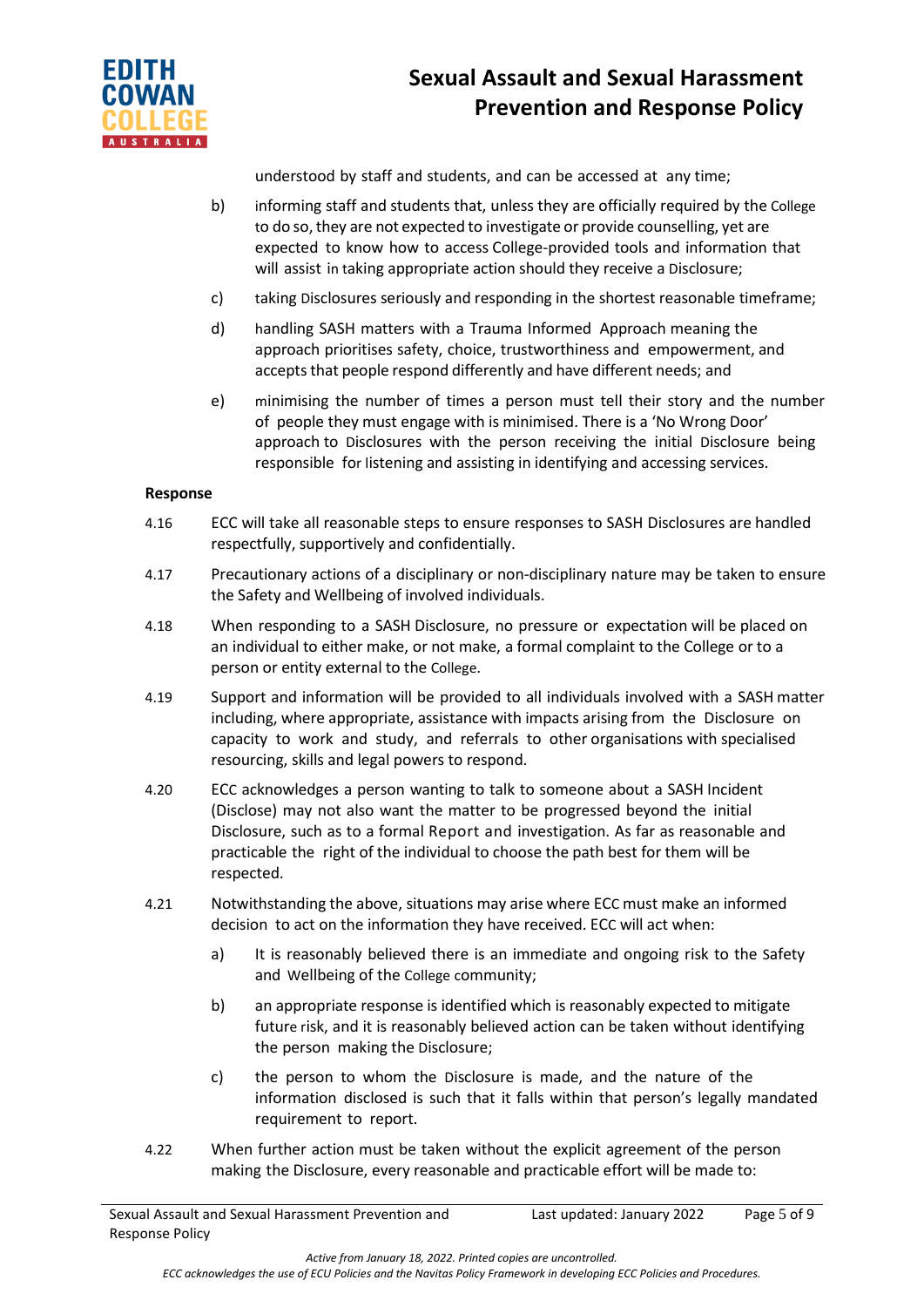

- a) inform the person making the Disclosure why the action is necessary; and
- b) ensure supports and protections reasonably believed to be necessary are in place for the person making the Disclosure.
- 4.23 As far as reasonable, involved parties will be advised of expected timelines for actions within the control of ECC to be addressed and finalised.
- 4.24 All SASH Disclosures will be responded to regardless of whetherthe matter has also been reported to Police. The College is only able to take actions falling within its Policies and Procedures. The college cannot conduct criminal investigations or make decisions which result in the awarding of compensation.
- 4.25 Where there is a substantive reason to believe a Disclosure is lacking in substance or vexatious the investigation will not progress.
- 4.26 Prompt action will be taken where the College becomes aware a person may be Victimising or retaliating against a person involved in a Sexual Assault or Sexual Harassment

#### **SASH Report and Investigation**

- 4.27 Persons handling Reports must be impartial. Where this is questionable, an impartial and appropriate party must be identified to manage and/or consider the Report.
- 4.28 Persons against whom a Report is made will be given the opportunity to hear about and respond to the allegations against them.
- 4.29 All parties have a right to a support person during a SASH investigation. Neither party, except with the agreement of all parties, may be represented at by a legal practitioner.

#### **Breaches**

- 4.30 If, following an investigation, it is reasonably believed a Student has Sexually Harassed or Sexually Assaulted a person, action will be taken in accordance with the *Student Misconduct Procedures.*
- 4.31 If, following an investigation, it is reasonably believed a Staff member has Sexually Harassed or Sexually Assaulted a person, action will be taken in accordance with the provisions within the relevant Industrial Instrument and Navitas Human Resources Policies.
- 4.32 In the event that misbehaviour is deemed to be a crime, the matter will be reported to the Police or relevant regulatory authorities. ECC will continue to deal with the matter in part or in whole according to its Policies and Procedures.
- 4.33 Making a Claim in bad faith or with malicious intent is considered a form of Misconduct and will be dealt with according to the *Staff Conduct Policy* or *Student Conduct Policy*.

### **Privacy**

- 4.34 Once formal procedures are invoked, details of allegations and investigatory notes are to be kept in confidential files separate to the individual's personal files.
- 4.35 Under the *Privacy Act 1988*, individuals are entitled to the protection of their personal and private information. ECC shall take all necessary steps to ensure the confidentiality of any Disclosure or Report.

*Active from January 18, 2022. Printed copies are uncontrolled.*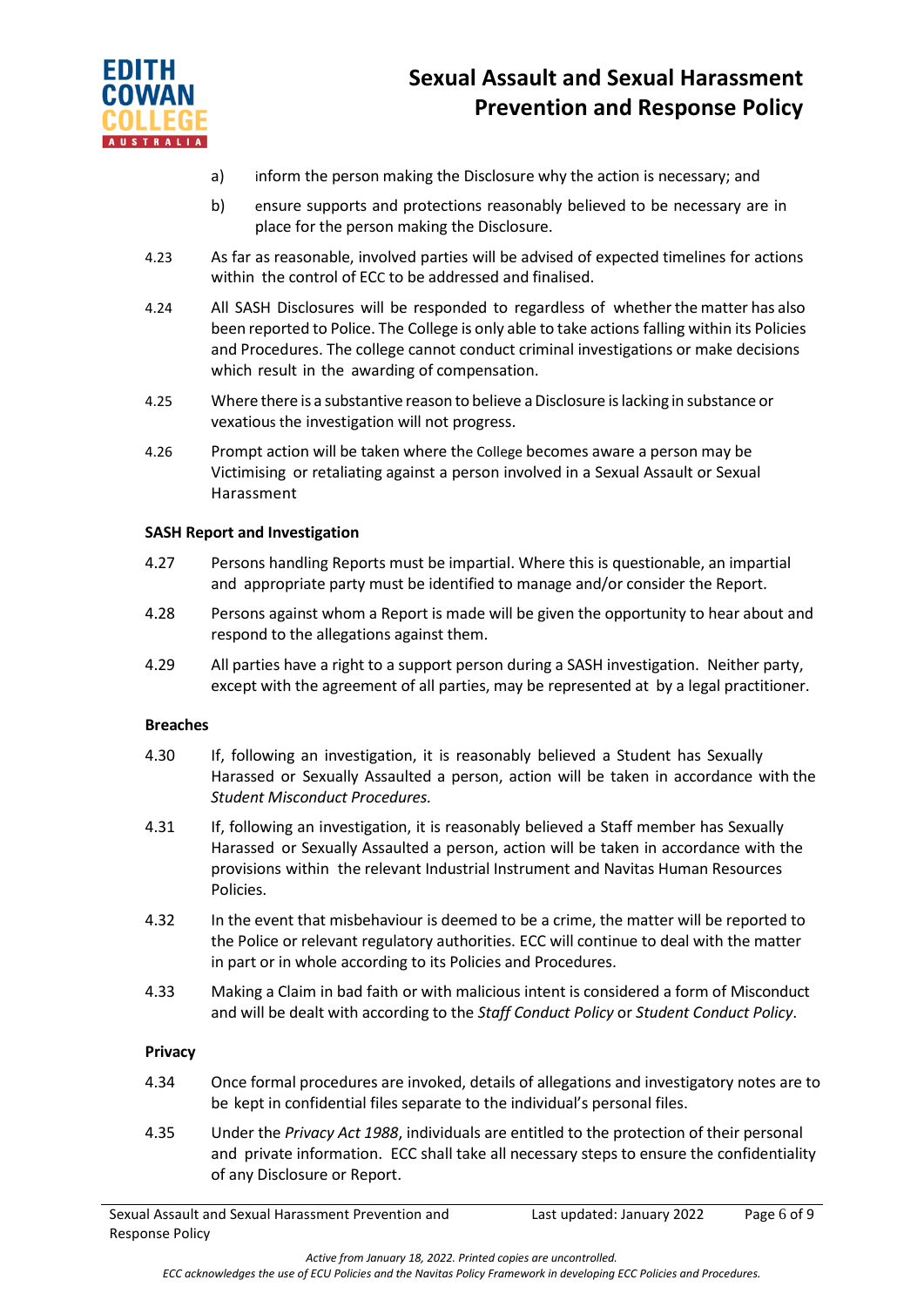

- 4.36 ECC is committed to maintaining this right to privacy in line with legal requirements; however, ECC may exercise its discretion and disclose information as necessary to prevent or lessen a serious and imminent threat to the life or health of a Student, Staff member or other person.
- 4.37 Internal disclosure should be limited strictly to those employees who need to have access for official purposes
- 4.38 Where a SASH Report is found to be accurate or where the outcome impacts on Enrolment Status (Students) or employment status /arrangements (Staff member) of the Claimant or Respondent, the outcome may be recorded on the Staff member's personnel record or the Student's file.

# **Reporting and Monitoring**

4.39 De-identified data on disclosures and formal reports will be collected and reported on to assist in determining the effectiveness of prevention actions and identify any trends or patterns that may assist in continually improving responses.

# **5. ACCOUNTABILITIES AND RESPONSIBILITIES**

- 5.1 The **College Director and Principal**, will be responsible for:
	- a) fostering a culture that is intolerant of Sexual Harassment and Sexual Assault and encourages respect, safety and inclusion to ensure that all members of the Company community have a right to expect professional behaviour from others and a responsibility to behave professionally to others;
	- b) ensuring provision of education and training for Staff and Students to address SASH;
	- c) ensuring SASH Disclosures and Reports are handled at ECC in a timely, confidential and fair manner ensuring due process for all parties;
	- d) ensuring processes to support Disclosure and Reporting of Sexual Assault are simple, accessible and available through multiple avenues;
	- e) ensuring confidentiality and information privacy will be upheld in accordance with legislative requirements and ECC Policies and Procedures;
	- f) ensuring that where legislation exists relating to Children and Young People, any mandatory reporting to Child Abuse agencies is undertaken within the appropriate timeframes and in accord with guidelines; and
	- g) ensuring that discipline is prompt and proportionate;
- 5.2 The **Student Counsellor** will be responsible for:
	- a) providing first responder support and action for Students;
	- b) maintaining detailed records and evidentiary trail for reference;
	- c) supporting the Student respondent;
	- d) implementing mediation sessions if requested by the Claimant;
	- e) contributing to decision-making regarding actions and sanctions to be applied for Students.

Last updated: January 2022 Page 7 of 9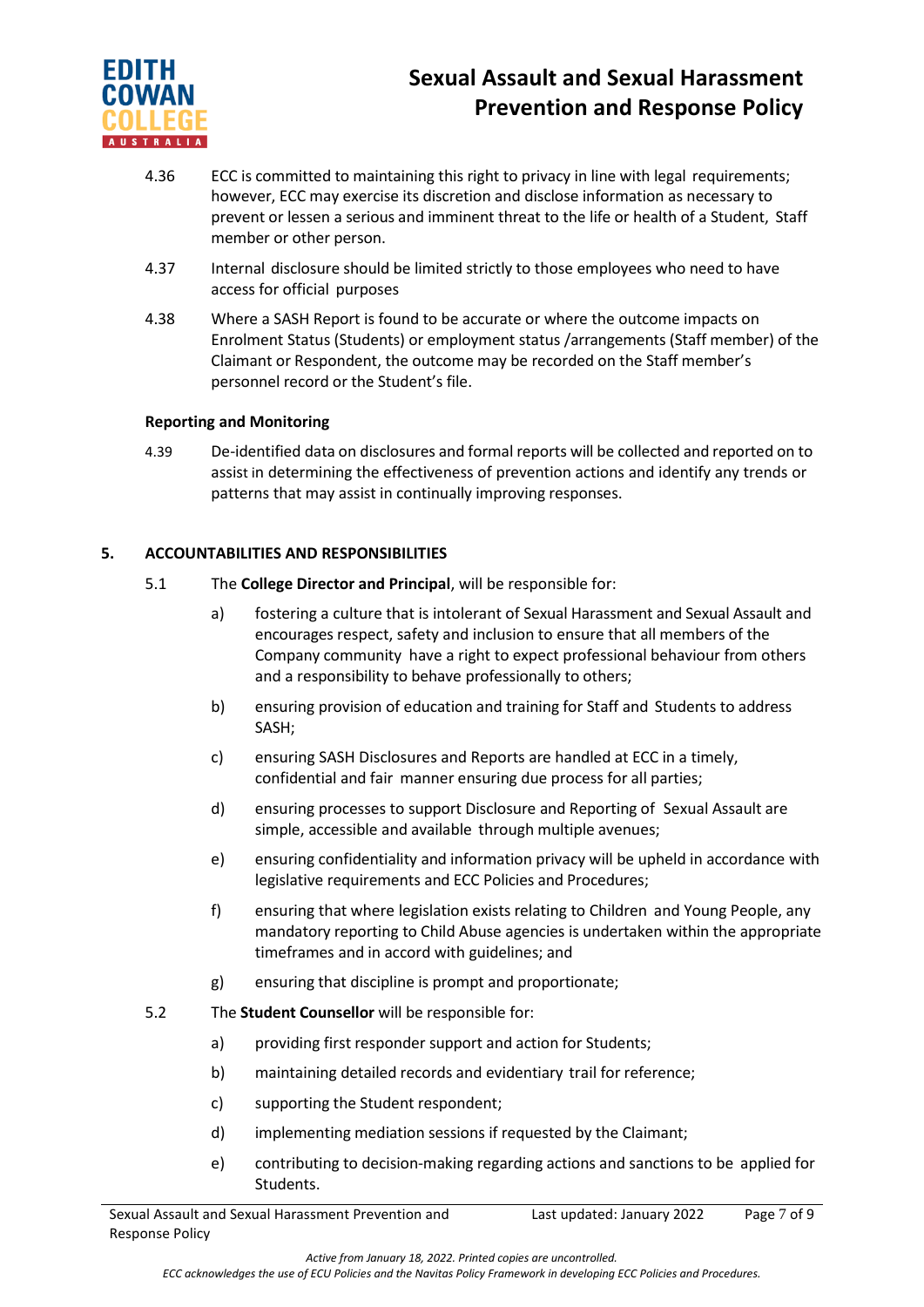

# 5.3 The **Quality and Compliance Manager** will be responsible for:

- a) overseeing the implementation and monitoring of compliance with this Policy and its Procedures;
- b) contributing to a SASH resolution process that remains accessible and simple to follow and implement; and
- c) monitoring and reporting all incidents of reported SASH to the College Director and Principal.
- 5.4 **All members of the ECC community** are responsible for:
	- a) building a culture of trust and respect;
	- b) complying with this Policy and related Procedures;
	- c) acting when witness to inappropriate behaviour;
	- d) act to make Students and Staff aware of ECC's commitment to assist them should they experience Sexual Assault or Sexual Harassment.
- 5.5 The **Senior HR Manager** will be responsible for determining actions and sanctions to be applied for Staff members.

# **6. RELATED DOCUMENTS:**

- 6.1 This Policy is supported by the *Sexual Assault and Sexual Harassment Response Procedures.*
- 6.2 Related Policies at ECC include the:

*Critical Incident and Business Continuity Policy Privacy Policy Staff Code of Conduct Student Conduct Policy Student Wellbeing, Counselling and Support Policy Wellness, Health and Safety Policy*

6.3 Documents used in the development of this Policy include:

*Australian Human Rights [Commission](https://humanrights.gov.au/our-work/sex-discrimination/publications/change-course-national-report-sexual-assault-and-sexual) (AHRC) Report "Change the Course: National Report on Sexual Assault and [Sexual Harassment](https://humanrights.gov.au/our-work/sex-discrimination/publications/change-course-national-report-sexual-assault-and-sexual) at Australian Universities" [Australian Human Rights Commission Act 1986:](https://www.legislation.gov.au/Details/C2019C00030)*

*[The National Code of Practice for Providers of Education and Training to Overseas](https://internationaleducation.gov.au/Regulatory-Information/Pages/National-)  [Students 2018](https://internationaleducation.gov.au/Regulatory-Information/Pages/National-)*

*Australian Government Institute of Family Studies: [Appendix A: Legislation table:](file://///navitas.local/UPA/ECC/Policies/ECC%20Policy%20Working%20Group%202021/19.%20Bullying,%20Harassment%20and%20Discrimination/SASH/aifs.gov.au)  [Elements of the laws surrounding sexual assault,](file://///navitas.local/UPA/ECC/Policies/ECC%20Policy%20Working%20Group%202021/19.%20Bullying,%20Harassment%20and%20Discrimination/SASH/aifs.gov.au) by jurisdiction | Australian [Institute of Family Studies](file://///navitas.local/UPA/ECC/Policies/ECC%20Policy%20Working%20Group%202021/19.%20Bullying,%20Harassment%20and%20Discrimination/SASH/aifs.gov.au)*

*Australian Institute of Health and Welfare: [Sexual assault in Australia](file://///navitas.local/UPA/ECC/Policies/ECC%20Policy%20Working%20Group%202021/19.%20Bullying,%20Harassment%20and%20Discrimination/SASH/aihw.gov.au) TEQSA Good Practice Note: Preventing and Responding to Sexual [Assault and](https://www.teqsa.gov.au/sites/default/files/good-practice-note-preventing-responding-sexual-assault-%20%20%20sexual_harassment.pdf?v=1594266369) Sexual [Harassment in](https://www.teqsa.gov.au/sites/default/files/good-practice-note-preventing-responding-sexual-assault-%20%20%20sexual_harassment.pdf?v=1594266369) the Australian Higher Education Sector*, July 2020.

Last updated: January 2022 Page 8 of 9